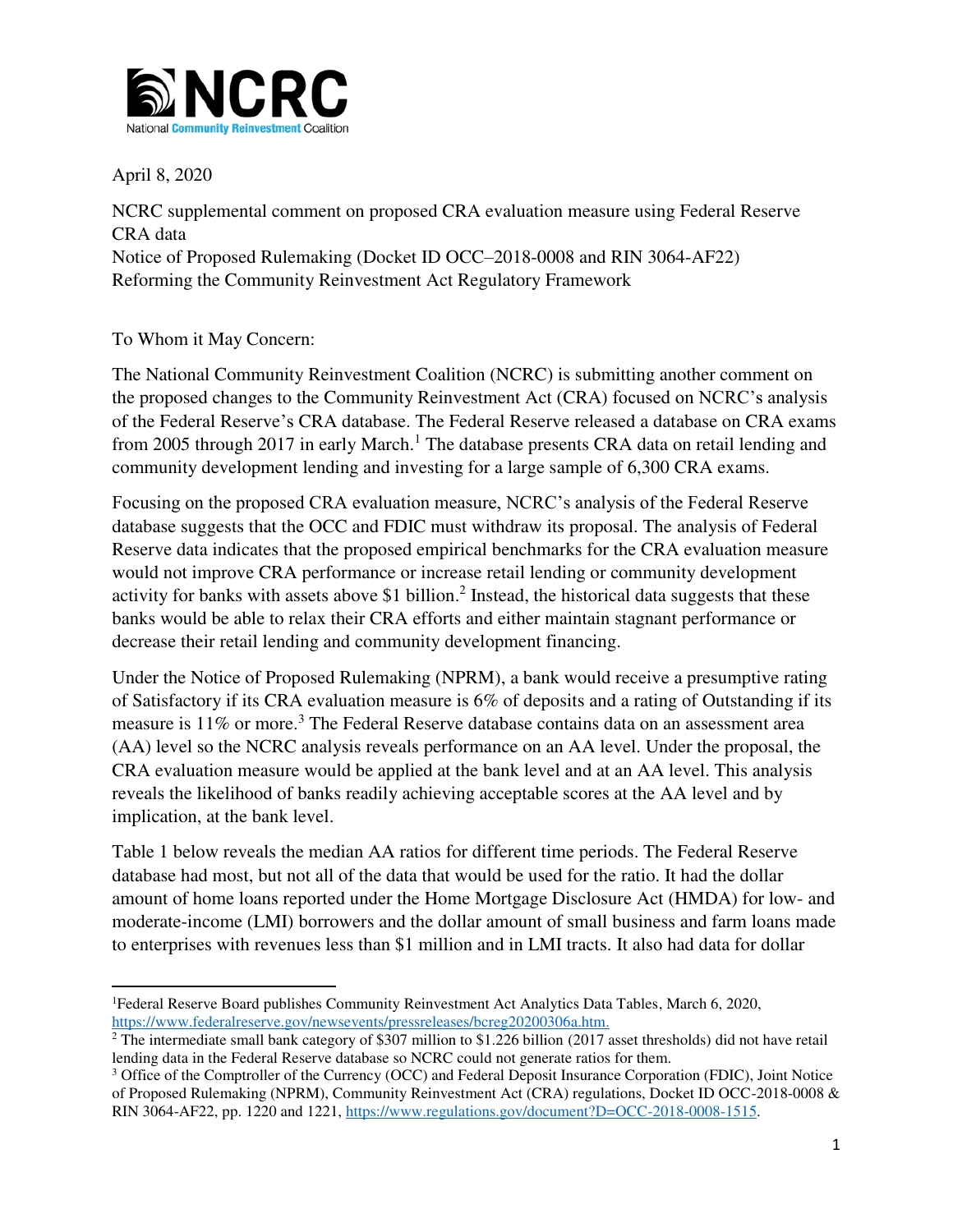

 $\overline{a}$ 

amounts of community development (CD) loans and investments. Retail lending and CD loans and investments comprised the numerator of the ratio, which would be divided by the dollar amount of deposits (see the methodology appendix below for more detail). The ratios calculated using Federal Reserve data most likely underestimate actual ratios because they did not include consumer loan data, which the NPRM indicates would be collected and be part of the ratios.

Although underestimates, the historical ratios indicated that community banks with assets between \$1.226 billion<sup>4</sup> and \$10 billion had a median AA ratio of 14% over the entire time period of 2005 through 2017. Interestingly, the ratios did not differ too much during the precrisis years of 2005-2008, the financial crisis years of 2009-2012, or the post crisis years of 2013 through 2017. The pattern was similar for regional banks with assets between \$10 and \$50 billion; these banks had a median AA ratio of 13.4% over the entire time period.

| Table 1               | <b>CRA Median Ratios by Time Periods</b> |                               |          |                    |
|-----------------------|------------------------------------------|-------------------------------|----------|--------------------|
| <b>Asset Size</b>     |                                          | 2005-2008 2009-2012 2013-2017 |          | <b>Grand Total</b> |
| <b>Community Bank</b> | $15.4\%$                                 | $13.7\%$                      | $13.3\%$ | $14.0\%$           |
| <b>Regional Bank</b>  | $12.4\%$                                 | $11.6\%$                      | $14.9\%$ | $13.4\%$           |
| <b>Large Bank</b>     | $14.0\%$                                 | $5.3\%$                       | 6.7%     | $7.8\%$            |

In contrast, large banks with assets over \$50 billion had median AA ratios that dropped dramatically during the financial crisis and did not recover. Their median AA ratio was 14% from 2005 through 2008. The median ratio decreased to 5.3% from 2009 through 2012 before rising modestly to 6.7% from 2013-2017.

During significantly different economic conditions, community and regional banks exceeded the 11% Outstanding level in the NPRM. The large banks exceeded the Satisfactory level of 6% except during the financial crisis years. In more expansionary economic conditions during the pre-crisis years, the large banks handily surpassed the proposed Outstanding level.

Table 1, however, did not account for the multiplier proposed by the agencies. For many CD activities, the agencies proposed to multiply the dollar amount of activities by two in order to encourage these activities. The Federal Reserve database did not have enough information on different types of CD loans and investments to allow NCRC to be able to multiply only the activities that the OCC and FDIC had proposed would receive double credit. Thus, NCRC presents two tables: one without CD activities multiplied by two and one with all CD activities multiplied by two.

<sup>&</sup>lt;sup>4</sup> NCRC had to use \$1.226 billion as the cut-off because retail lending data was not available for banks below his asset level. See methodology appendix below.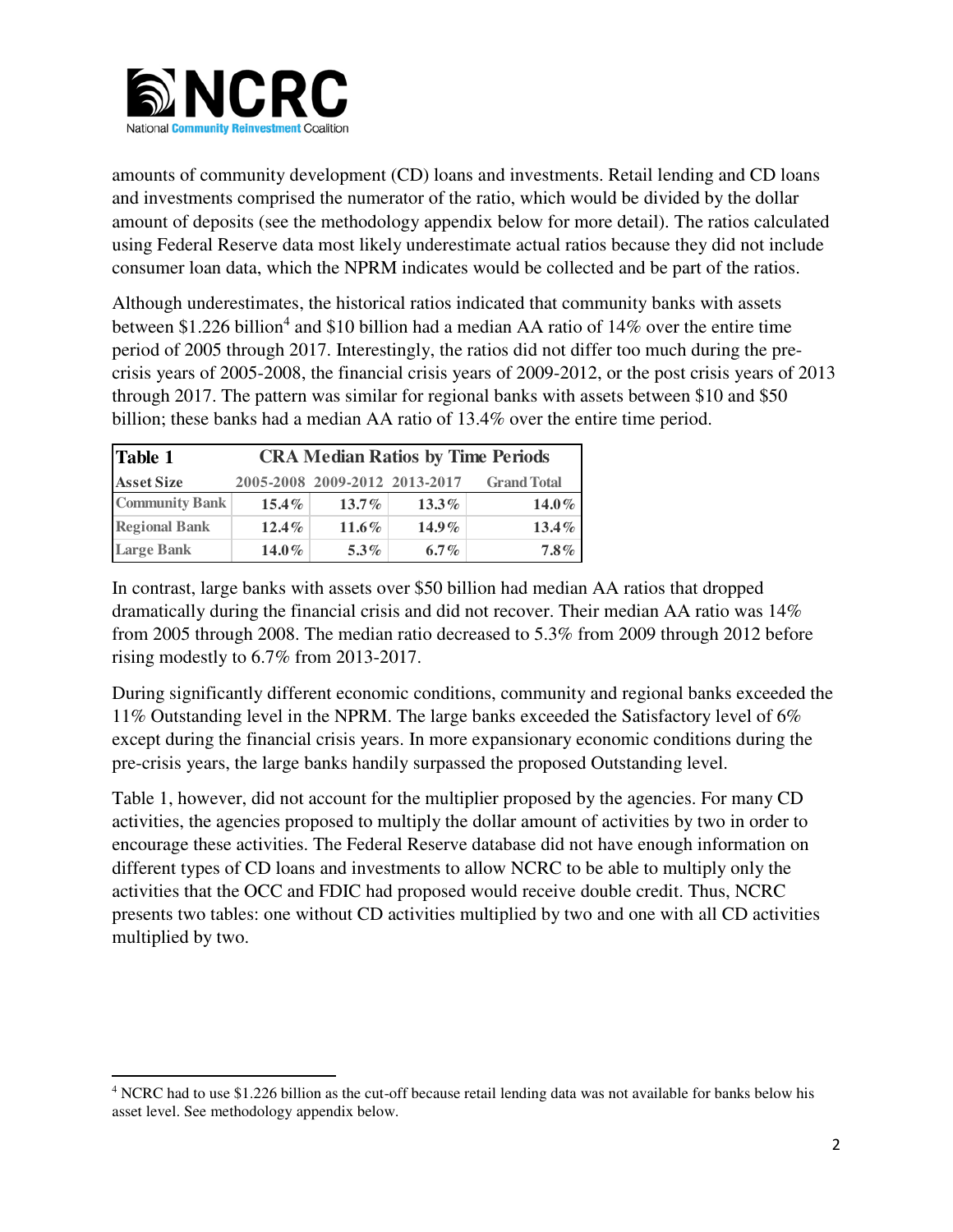

| <b>Table 2</b>        | <b>Double CD Credit</b>                  |                               |          |                    |
|-----------------------|------------------------------------------|-------------------------------|----------|--------------------|
|                       | <b>CRA Median Ratios by Time Periods</b> |                               |          |                    |
| <b>Asset Size</b>     |                                          | 2005-2008 2009-2012 2013-2017 |          | <b>Grand Total</b> |
| <b>Community Bank</b> | $17.5\%$                                 | $16.2\%$                      | $16.5\%$ | 16.8%              |
| <b>Regional Bank</b>  | $13.0\%$                                 | $13.6\%$                      | $17.2\%$ | $15.1\%$           |
| <b>Large Bank</b>     | $16.2\%$                                 | $6.0\%$                       | $7.5\%$  | $8.9\%$            |

The ease of passing the proposed benchmark ratios increases when all CD activities were multiplied by two as shown in Table 2 above. For example, the community bank median AA ratio for 2005-2017 was 16.8%; it was 15.1% for regional banks. Large banks had a median of 8.9% for 2005-2017, which is comfortably above the proposed Satisfactory level. The actual levels would be somewhere in between the ranges in tables 1 and 2. The implication remains that the proposed ratios are too low.

Table 3 shows the number of observations in the NCRC analysis. The number of observations are large enough to afford robust conclusions.

| Table 3               | <b>Number of Observations</b> |     |                               |                    |
|-----------------------|-------------------------------|-----|-------------------------------|--------------------|
| <b>Asset Size</b>     |                               |     | 2005-2008 2009-2012 2013-2017 | <b>Grand Total</b> |
| <b>Community Bank</b> | 561                           | 604 | 1086                          | 2251               |
| <b>Regional Bank</b>  | 264                           | 231 | 402                           | 897                |
| <b>Large Bank</b>     | 474                           | 467 | 623                           | 1564               |

Another way to assess the rigor of the proposed CRA evaluation measure is to estimate the percent of AAs in which banks of various asset sizes in different time periods would achieve the Satisfactory ratio of 6% and the Outstanding ratio of 11%. Table 4 below shows that all the banks would achieve the 6% or higher ratio in the great majority of their AAs. For the entire time period of 2005-2017, community banks and regional banks would achieve a 6% or higher ratio in 76.9% and 77.5% of their AAs, respectively. For the entire time period, large banks pass with 6% or higher in 59.2% of their AAs. They pass in less than half of their AAs in just the financial crisis years of 2009 through 2012. Community and regional banks achieve the proposed Outstanding ratio of 11% or higher in almost 60% of their AAs and large banks do so in 35.5% of their AAs from 2005-2017.

When multiplying CD dollar amounts by two, the pass rates increase. Community banks and regional banks achieve Satisfactory or higher ratios in almost 80 percent of their AAs. Large banks hit these marks in 62.5% of their AAs from 2005-2007.

Overall, unless the economic conditions equal or are worse than those during the Great Recession, all banks would pass in more than 50% of their AAs. The agencies proposed to allow banks to pass in just half of their AAs and still pass overall. The proposed ratios are not rigorous and would not motivate increases in CRA loans and investments for LMI communities.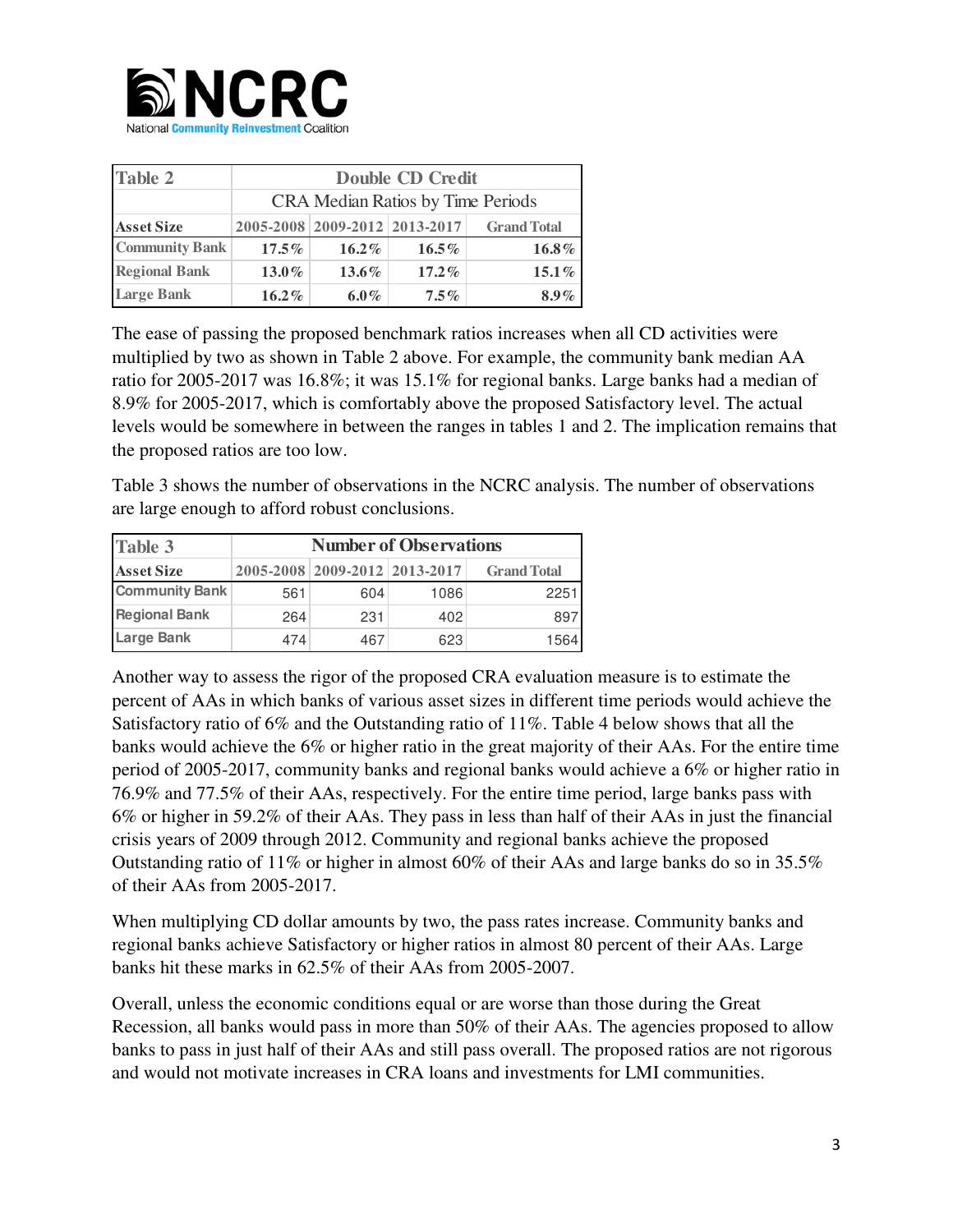

| Table 4             |                       |           |           | <b>Percent Passing by CRA Time Periods</b> |                    |
|---------------------|-----------------------|-----------|-----------|--------------------------------------------|--------------------|
|                     | <b>Bank Size</b>      | 2005-2008 | 2009-2012 | 2013-2017                                  | <b>Grand Total</b> |
| 6% Pass             | <b>Community Bank</b> | 83.4%     | 76.3%     | 73.8%                                      | 76.9%              |
|                     | <b>Regional Bank</b>  | 72.7%     | 77.1%     | 80.8%                                      | 77.5%              |
|                     | Large Bank            | 82.5%     | 42.4%     | 54.1%                                      | 59.2%              |
| <b>11% Pass</b>     | Community Bank        | 64.9%     | 58.8%     | 54.6%                                      | 58.3%              |
|                     | Regional Bank         | 52.3%     | 51.5%     | 63.9%                                      | 57.3%              |
|                     | Large Bank            | 60.1%     | 18.8%     | 29.4%                                      | 35.5%              |
| 6% Pass with 2x CD  | <b>Community Bank</b> | 84.5%     | 80.0%     | 76.6%                                      | 79.5%              |
|                     | Regional Bank         | 74.2%     | 81.8%     | 82.6%                                      | 79.9%              |
|                     | Large Bank            | 84.0%     | 46.5%     | 58.1%                                      | 62.5%              |
| 11% Pass with 2x CD | <b>Community Bank</b> | 68.8%     | 63.9%     | 62.2%                                      | 64.3%              |
|                     | Regional Bank         | 54.5%     | 58.0%     | 68.4%                                      | 61.6%              |
|                     | Large Bank            | 67.7%     | 23.6%     | 34.5%                                      | 41.3%              |
| Number of Records   | <b>Community Bank</b> | 561       | 604       | 1,086                                      | 2,251              |
|                     | <b>Regional Bank</b>  | 264       | 231       | 402                                        | 897                |
|                     | Large Bank            | 474       | 467       | 623                                        | 1,564              |

Tables 5 through 7 display the components of the ratios for the different types of banks. Table 5 suggests that retail home lending to LMI borrowers would not contribute much to the numerator. In contrast, small business and farm lending and CD financing would have contributions that are more robust as shown in Tables 6 and 7. For example, small business and farm lending had an AA median level of 8.5% of deposits for regional banks from 2005-2017. Table 7 reveals that for large banks, CD lending and investing was an AA median of 7.4% of deposits. This is worrisome because it would invite gaming behavior.

Under the NPRM, the agencies propose to raise the revenue threshold for defining a small business from \$1 million to \$2 million.<sup>5</sup> The historical performance, illustrating success with offering small business and farm loans, combined with this re-definition would likely encourage banks to increase significantly lending to the larger businesses and farms in order to boost further their ratios.

A similar dynamic would occur with community development financing. Banks would be tempted to build on their success in large dollar financing by emphasizing financing essential infrastructure, which could include major metropolitan-level projects like large bridges that do not directly revitalize LMI communities.<sup>6</sup> Table 7 also suggests that most banks were already above the proposed 2% minimum for CD financing<sup>7</sup>, indicating that this minimum would be ineffective in promoting consistent and additional CD financing.

l

<sup>5</sup> NPRM, p. 1211.

<sup>6</sup> Ibid.

<sup>7</sup> NPRM, p. 1222.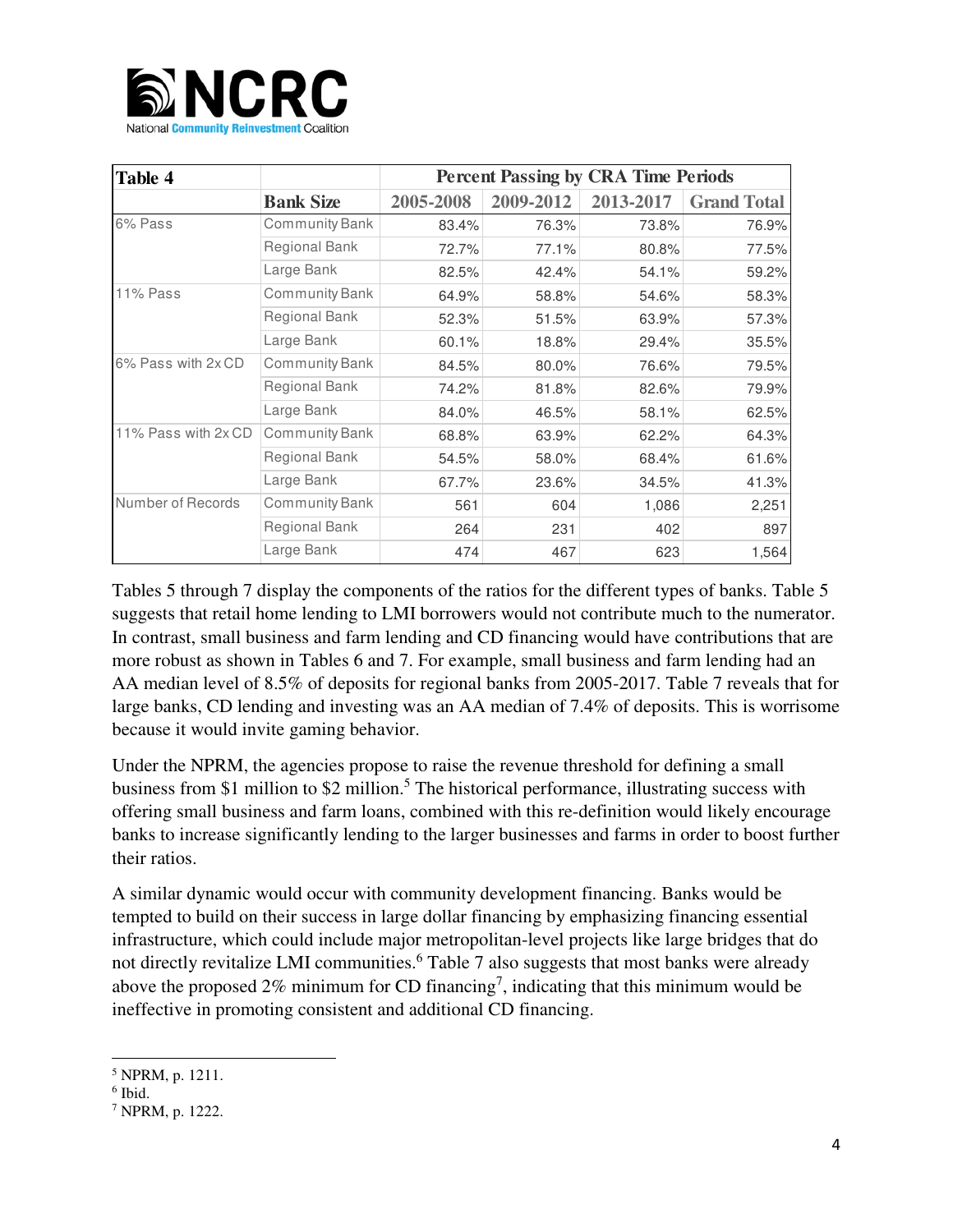

| Table 5           | <b>Home Lending</b>                 |
|-------------------|-------------------------------------|
| <b>Asset Size</b> | <b>\$HMDA LMI/Deposits (median)</b> |
| Community Bank    | $1.1\%$                             |
| Regional Bank     | $0.8\%$                             |
| Large Bank        | 1.0%                                |

| Table 6               | <b>Small Biz &amp; Farm Lending</b> |
|-----------------------|-------------------------------------|
| <b>Asset Size</b>     | \$Loans/Deposits (median)           |
| <b>Community Bank</b> | 7.2%                                |
| <b>Regional Bank</b>  | 8.5%                                |
| Large Bank            | 4.7%                                |

| <b>Table 7</b>    | <b>CD Loans and Investments</b>     |  |  |
|-------------------|-------------------------------------|--|--|
| <b>Asset size</b> | <b>Median CD Financing/Deposits</b> |  |  |
| Community Bank    | $3.0\%$                             |  |  |
| Regional Bank     | $2.7\%$                             |  |  |
| Large Bank        | 74%                                 |  |  |

## **Conclusion**

The review of data from the Federal Reserve database suggests that the OCC's and FDIC's proposal is not grounded in rigorous data analysis. The historical data in the Federal Reserve database reveals that banks are already meeting or surpassing the proposed benchmarks for Outstanding and Satisfactory at an AA level and likely at an overall bank level. In addition, this analysis of the Federal Reserve database supplements NCRC's analysis described in detail in an accompanying comment letter revealing that the proposed benchmarks and tests would lead to either stagnant or declining levels of CRA activity and performance. This is contrary to CRA's statutory mandate that banks continually and affirmatively meet credit and banking needs of communities.

Finally, the proposed CRA evaluation measure discards important qualitative factors on CRA exams and would lead to banks disproportionately financing activities that are not directly responsive to needs in LMI communities. For example, banks would be encouraged to build on their current success in CD financing by favoring large general infrastructure projects like bridges. The proposed benchmarks for the CRA evaluation measures are not only easy for banks to pass, but would likely divert banks from the most pressing needs in LMI communities. The agencies must discard the proposed CRA evaluation measures.

If you have any questions, please contact us or Josh Silver, Senior Advisor, on 202-628-8866. Thank you for the opportunity to comment on this important matter.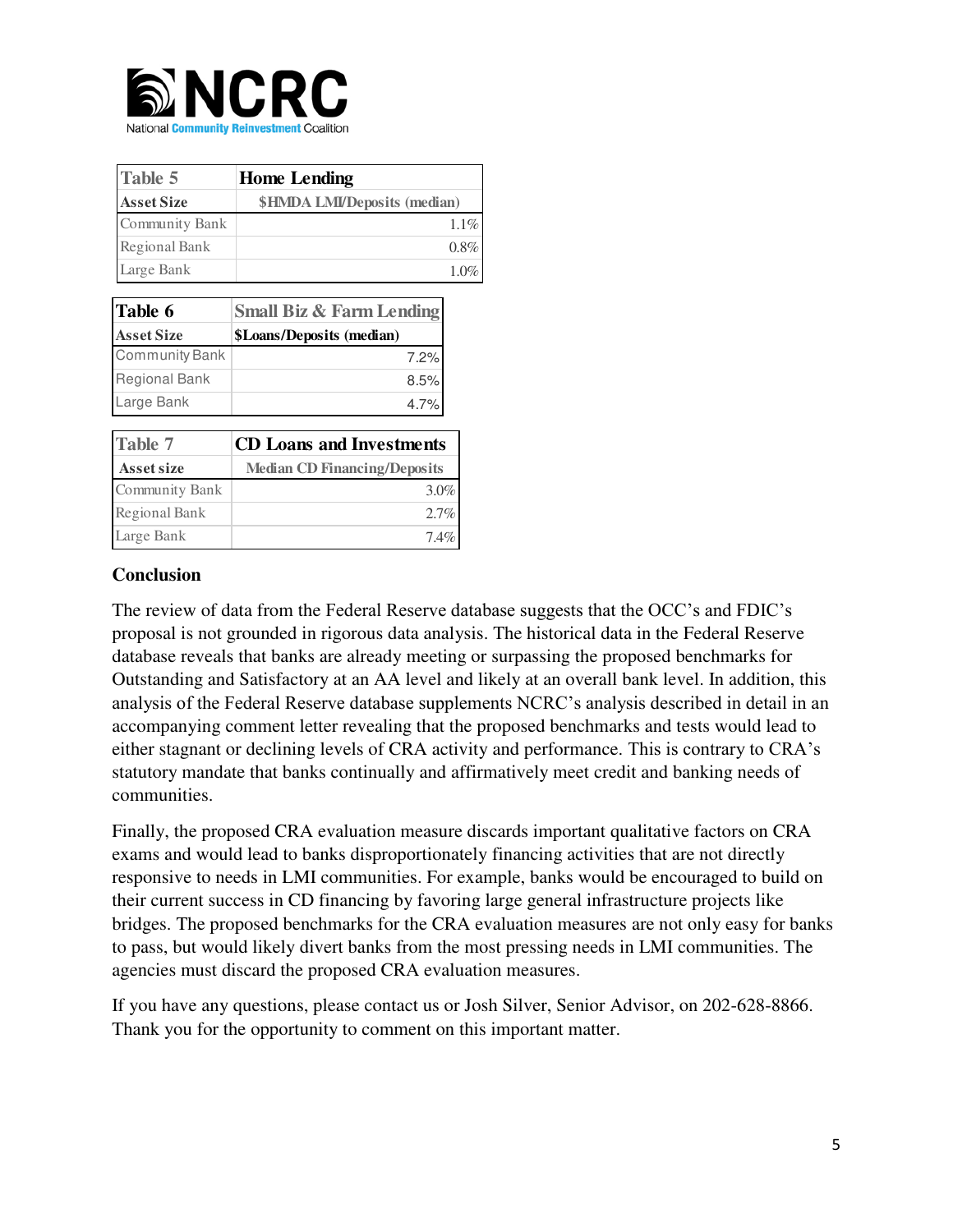

Sincerely,

You Van Pl

Jesse Van Tol CEO

 $\sqrt{11}$ 

John Taylor President and Founder

## **Methodology Appendix**

 $\overline{a}$ 

The Federal Reserve database presents data on an AA level for a sample of CRA exams from 2005 through 2017 as described in the *User Guide: CRA Analytics Data Tables*. 8 NCRC used the "Merged dataset" that contained data retrieved from CRA exams, the Home Mortgage Disclosure Act (HMDA) data, and CRA data on small business and small farm lending. As described above, NCRC calculated median AA ratios for various categories of banks and for different time periods. NCRC adopted the asset categories of banks from a study conducted by Calem, Wachter, and Lambie-Hanson.<sup>9</sup> They found that these categories of banks performed differently in home lending and our study revealed that they also had different ratios of CRA activity. NCRC choose time periods to reflect various economic conditions based on a study conducted by Bostic, Ding, and Lee.<sup>10</sup>

NCRC could not use data for intermediate small banks (ISB) because these banks did not have data on retail lending in the Federal Reserve database. Small banks with revenues below the ISB category were also not in the analysis.

<sup>8</sup> Board of Governors of the Federal Reserve System, *User Guide: CRA Analytics Data Tables*, March 6, 2020, https://www.federalreserve.gov/consumerscommunities/files/cra-data-tables-user-guide.pdf

<sup>9</sup> Paul Calem, Lauren Lambie-Hanson, Susan Wachter, *Is the CRA Still Relevant to Mortgage Lending*, Penn Institute for Urban Research, September 2019, [https://penniur.upenn.edu/uploads/media/Calem\\_Lambie-](https://penniur.upenn.edu/uploads/media/Calem_Lambie-Hanson_Wachter.pdf)[Hanson\\_Wachter.pdf.](https://penniur.upenn.edu/uploads/media/Calem_Lambie-Hanson_Wachter.pdf)

<sup>10</sup> Lei Ding, Raphael Bostic, and Hyojung Lee, *Effects of the CRA on Small Business Lending*, Federal Reserve Bank of Philadelphia, WP 18-27, December 2018, [https://www.philadelphiafed.org/-/media/research-and](https://www.philadelphiafed.org/-/media/research-and-data/publications/working-papers/2018/wp18-27.pdf)[data/publications/working-papers/2018/wp18-27.pdf](https://www.philadelphiafed.org/-/media/research-and-data/publications/working-papers/2018/wp18-27.pdf)